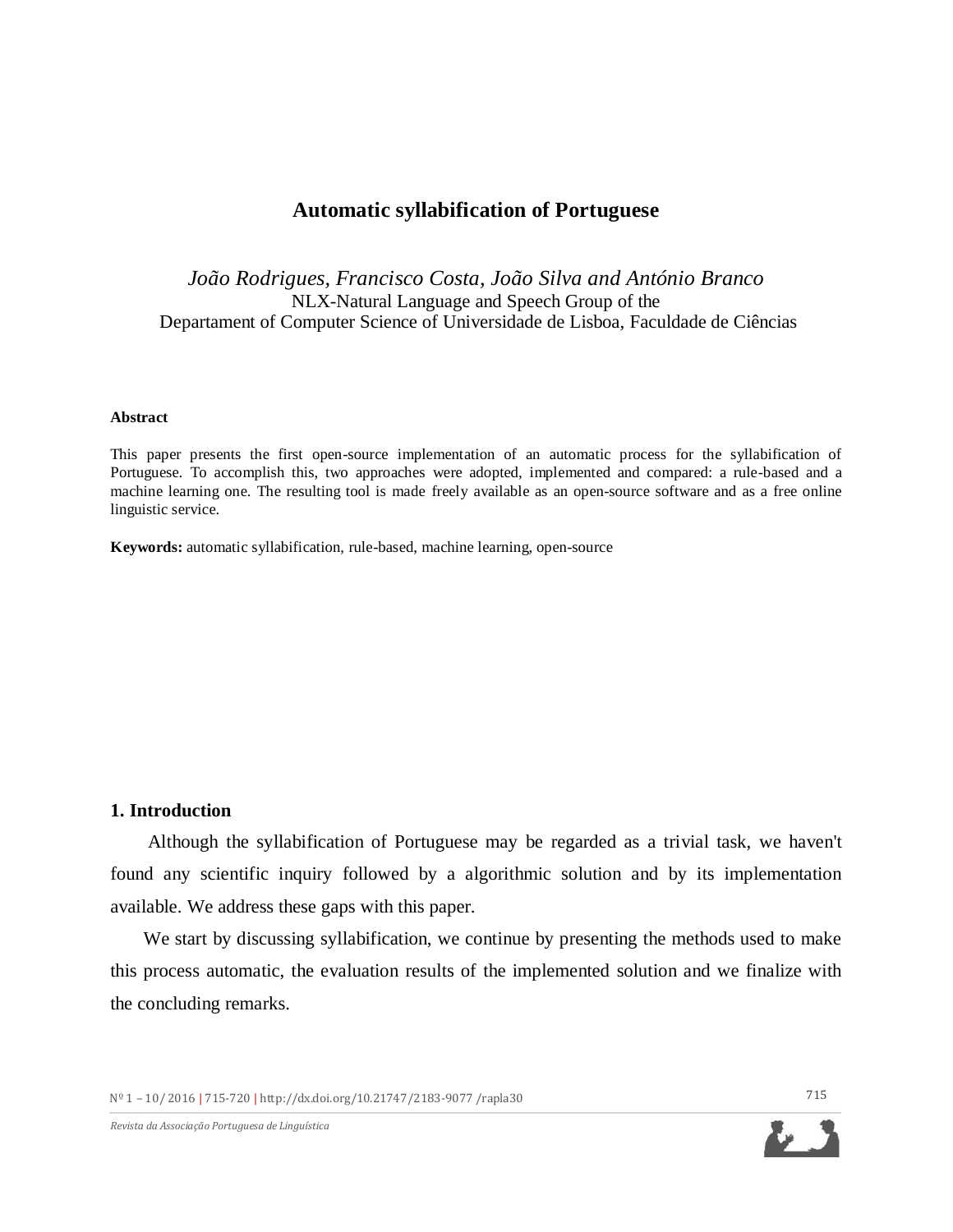## **2. Automatic syllabification**

A syllable is a unit of spoken language consisting of a single uninterrupted pronunciation sound. Syllabification here consists in the separation of a written word in the sequences of letters representing its syllables.

Two forms of syllabic division can be accomplished:

- Translineation, where the words are divided at the end of lines, following specific rules for maintaining their correct pronunciation and comprehension.

- Phonetic base division, where common syllables division takes into account the phonetics of the words and their pronunciation.

Our objective was to implement and evaluate a Portuguese syllabifier for written words using a phonetic base division syllabification.

The need for syllabifiers arises from different fields such as: speech-recognition, text-tospeech or text readability, where some metrics as the Flesch-Kincaid one (Flesch, 1981) need to be fed by the outcome of a sillabifier. Though it is possible to find a couple of publications on the development of syllabifiers for Portuguese (Gouveia et al., 2000)(Oliveira et al., 2005), we could not find any automatic syllabifier available.

The tool we implemented receives a string as input, representing a word, and outputs a string with the syllibification's divisions marked with the extra character "|".

# **3. Methods**

### **3.1 Rule-based**

The development of the syllabifier using a rule-based algorithm took into account linguistic knowledge. It was supported with the specification provided in (Mateus et al., 2003).

The algorithm performs the following operations for each word:

1) Replacement of sub-string "qu" by " $f$ ", "wh" by " $w'$ " and "gu" by " $p'$ " before a vowel.

2) Mark as candidate syllabification point every position in a word that occurs after a vowel.

Nº 1 – 10/ 2016 **|** 715-720 **|** http://dx.doi.org/10.21747/2183-9077 /rapla30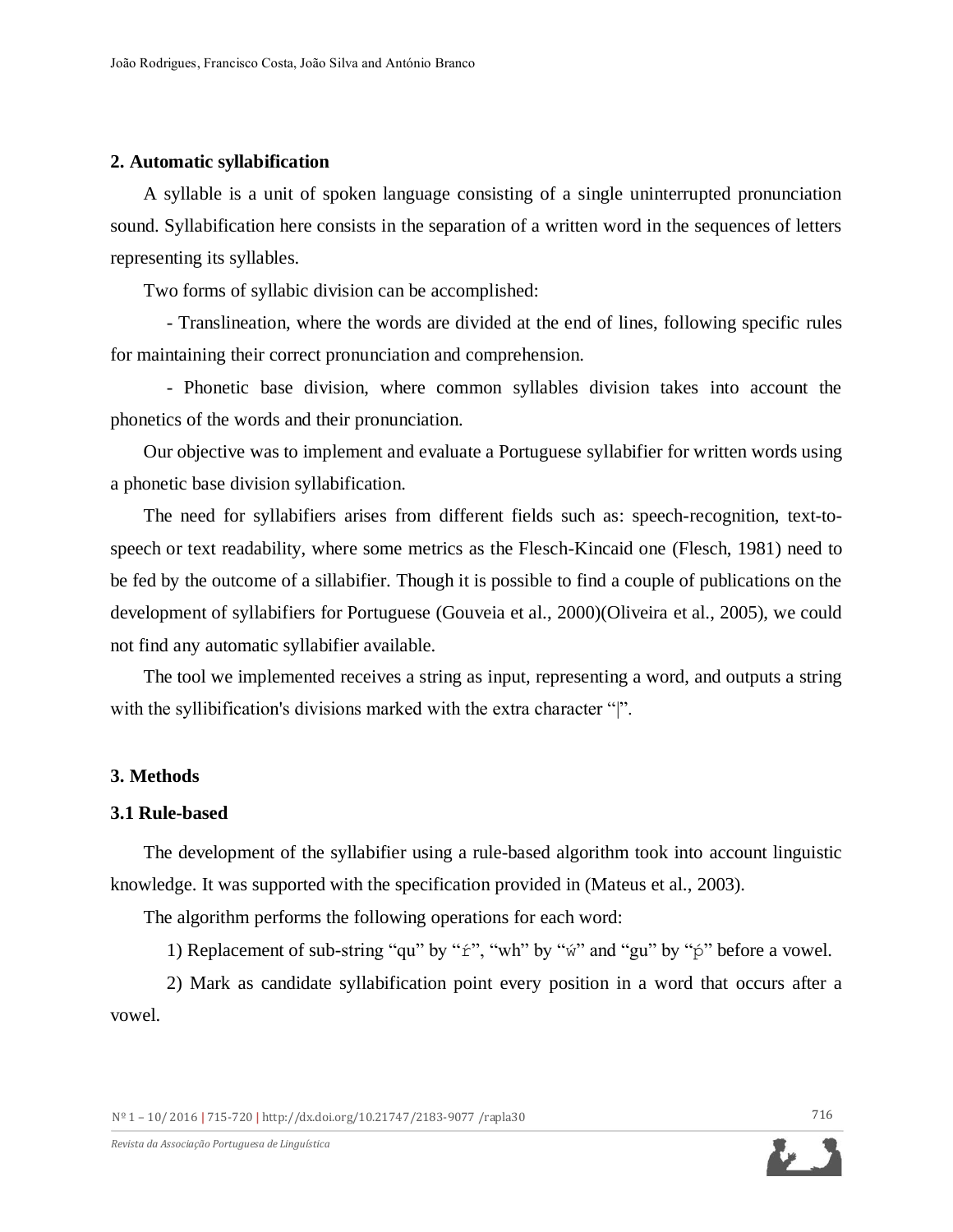3) Place consonants at the end of words with a possible syllabification.

4) Remove a candidate syllabification when it occurs with diphthongs taking into account exceptions (e.g. names with "-idade" derived from adjectives).

 5) Separate consonants sequences except in "muta cum liquida" and in digraphs "nh", "lh" and "ch"

6) Restore the syllabification mark where "u" and "i" don't perform a diphthong with a vowel and before "nh", "r", "l", "z" or nasal in the syllable end.

7) Mark as syllabification " $\acute{\text{r}}$ " and " $\acute{\text{p}}$ " if previous syllable has a diacritic.

8) Replace " $\acute{x}$ " by "qu", " $\acute{p}$ " by "gu" and " $\acute{w}$ " by "wh".

# **3.2 Machine-learning methods**

The machine learning method used n-grams as features to train a Naive Bayes Classifier and a Decision Tree Classifier implemented using NLTK (Bird et al., 2009). These automatic classifiers were trained and tested using a set of characteristics (features) with a corresponding binary class. The features used were the resulting grams from the slice of each word between each letter and storing the n-characters  $(n = 3)$  to its right and left, and also the concatenation of the first left and right character.

For example, from the word "palavra", six instances of features are created since the word can be sliced in six places: p|a|l|a|v|r|a. For each of these instances, the features are extracted and in the training stage a class is assigned to the set, taking into the account the correct syllabification provided in the lexical database Porlex (Gomes et al., 2003). As an example of greater detail of the features, on the third word "slice", between "l" and "a" the resulting instance of features is:

l3=**pal**, l2=**al**, l1=**a**, center=**la**, r1=**a**, r2=**av**, r3=**avr**

and looking at the Porlex we know that no syllabification occurs between these two letters, so the class gets the value Negative in the training phase. For the forth slice, between "a" and "v" the features are: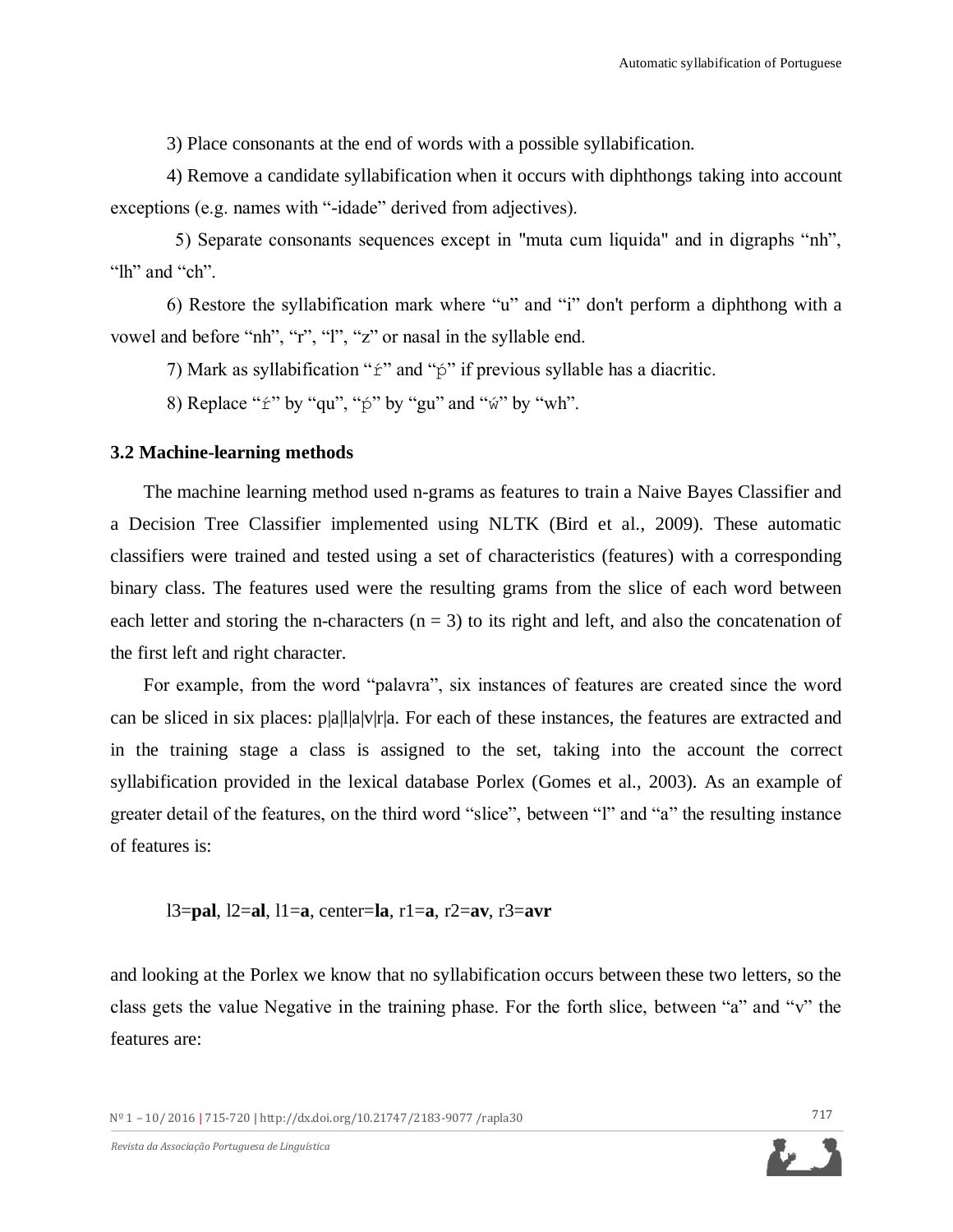l3=**ala**, l2=**la**, l1=**a**, center=**av**, r1=**v**, r2=**vr**, r3=**vra** 

and since a syllabification occurs, the class for these feature instance is assigned with the Positive value.

The main difference between the training and testing phase can be found in the class attribute for the features. While during training we provide a class to the features set, in the testing phase we expect the classifier's guess corresponding to the value of the class given a set of specific features.

#### **4. Evaluation**

For the evaluation of the syllabifier, the 27408 word lexical database was used, namely Porlex, containing the orthographic form and the corresponding syllabification for each word.

The evaluation of the tool proceeded by comparing the original syllabification in the database against the syllabification obtained from the algorithms for every word in the database. For word syllabification to be counted as correct, all of the syllables divisions needed to be correct.

The rule-base algorithm was evaluated with the full word lexical database and the machine learning methods evaluation was done with a k-fold cross validation using the full word list randomized and with a k of 10. The 10-fold cross validation consists in dividing the full word lexical database in 10 parts, iterating over each part for the evaluation of the classifier. For each iteration, the remaining parts not used for testing are used for training the classifier. The final accuracy score is obtained from the average of all the ten partial evaluations.

#### **5. Results**

With the rule based method, 80 words were incorrectly syllabified, resulting in a 99.7% accuracy over the test set.

Both machine learning methods obtained a worst result in comparison to the rule base method. Using the Decision Tree classifier a 86% accuracy was obtained. The Naive Bayes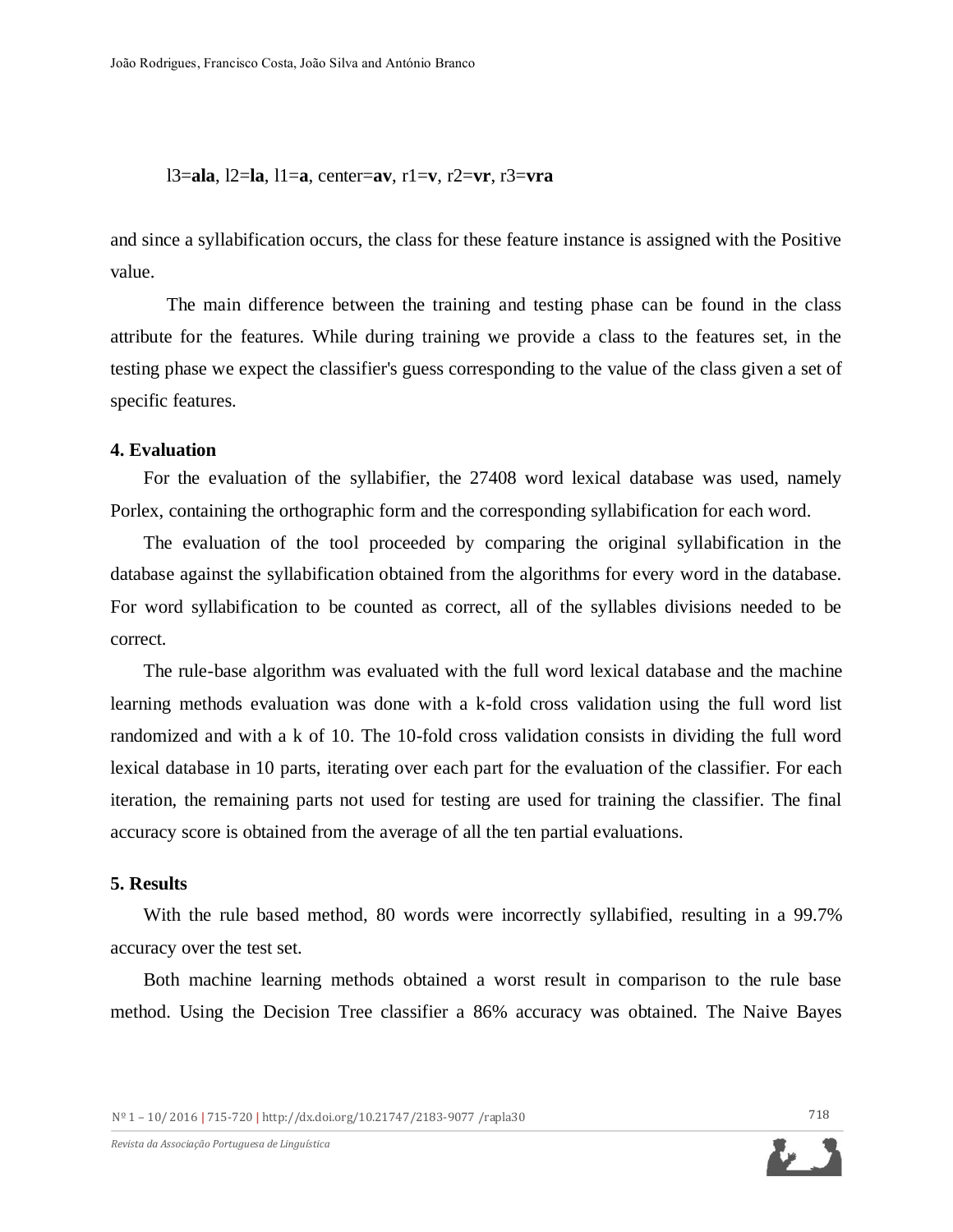classifier, in turn, performed slight better with 90% accuracy, but still far from the rule based method score.

We thus opted for adopting the rule-based approach to implement our tool. The final version was supplemented by the list of 80 words which had been found to be wrongly syllabified, but now correctly syllabified.

# **6. Service Online and Distribution**

The linguistic online service is available here [lxsyllabifier.di.fc.ul.pt](http://www.lxsyllabifier.di.fc.ul.pt/) . The source code can be obtained from [http://lxsyllabifier.di.fc.ul.pt/services/online\\_syllabifier/LX-Syllabifier.tar.gz](http://lxsyllabifier.di.fc.ul.pt/services/online_syllabifier/LX-Syllabifier.tar.gz) .

# **7. Error analysis and final remarks**

An accurate automatic Portuguese syllabifier was developed using a rule base method.

The 80 errors detected in implementation time, and afterwards solved, are related to cases where the orthography is not deterministic with respect to syllabification. The same pattern of letters corresponds to two different syllabification possibilities, and the choice between them cannot be fully determined by the word context. One example is the pair *reunião* and *feudal*. For *reunião* the target syllabification is **re|u|ni|ão**. For *feudal* the target syllabification is **feu|dal**. The sequence *eu* is ambiguous as to whether it represents a diphthong (as in *feudal*) or a sequence of two vowels (as in *reunião*). Other ambiguous sequences include *ui* (**ar|ru|i|nar** vs. **cui|dar**), *ei* (**ga|se|i|fi|car** vs **bei|jar**), *oi* (**boi|co|tar** vs. **pro|i|bir**) *ai* (**en|cai|xar** vs. **fa|is|car**), etc.